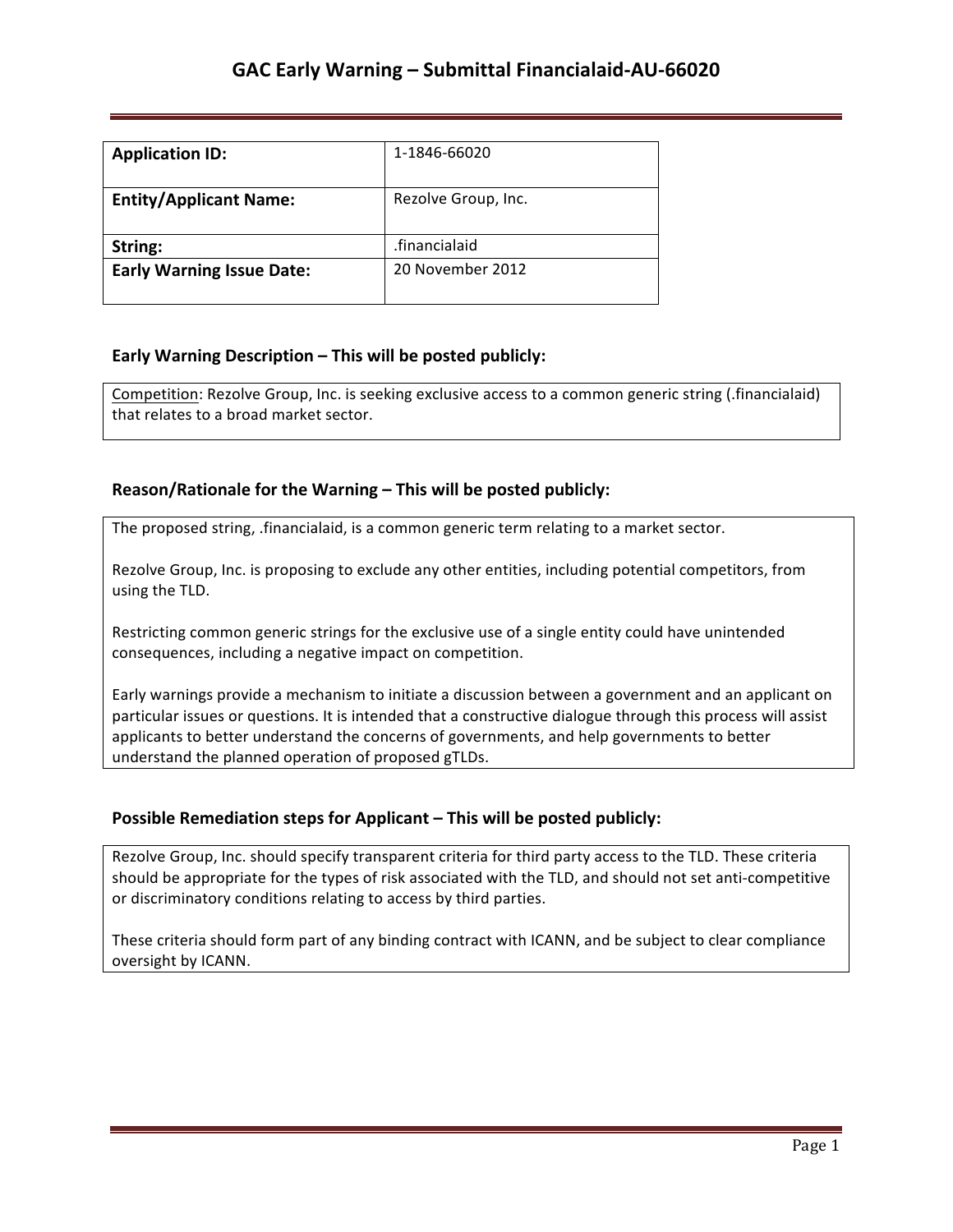### **Further Notes from GAC Member(s) (Optional) – This will be posted publicly:**

This Early Warning is from the Department of Broadband, Communications and the Digital Economy (DBCDE), on behalf of the Australian Government. In the first instance, communications and responses to this early warning should be emailed to gacearlywarning@gac.icann.org, with the text "Australian EW" and the application ID in the subject field.

# **INFORMATION FOR APPLICANTS**

# **About GAC Early Warning**

The GAC Early Warning is a notice only. It is not a formal objection, nor does it directly lead to a process that can result in rejection of the application. However, a GAC Early Warning should be taken seriously as it raises the likelihood that the application could be the subject of GAC Advice on New gTLDs or of a formal objection at a later stage in the process. Refer to section 1.1.2.4 of the Applicant Guidebook (http://newgtlds.icann.org/en/applicants/agb) for more information on GAC Early Warning.

## **Instructions if you receive the Early Warning**

**ICANN** strongly encourages you work with relevant parties as soon as possible to address the concerns voiced in the GAC Early Warning.

### **Asking questions about your GAC Early Warning**

If you have questions or need clarification about your GAC Early Warning, please contact gacearlywarning@gac.icann.org. As highlighted above, ICANN strongly encourages you to contact gacearlywarning@gac.icann.org as soon as practicable regarding the issues identified in the Early Warning. 

#### **Continuing with your application**

If you choose to continue with the application, then the "Applicant's Response" section below should be completed. In this section, you should notify the GAC of intended actions, including the expected completion date. This completed form should then be sent to gacearlywarning@gac.icann.org. If your remediation steps involve submitting requests for changes to your application, see the change request process at http://newgtlds.icann.org/en/applicants/customer-service/change-requests.

In the absence of a response, ICANN will continue to process the application as submitted.

#### **Withdrawing your application**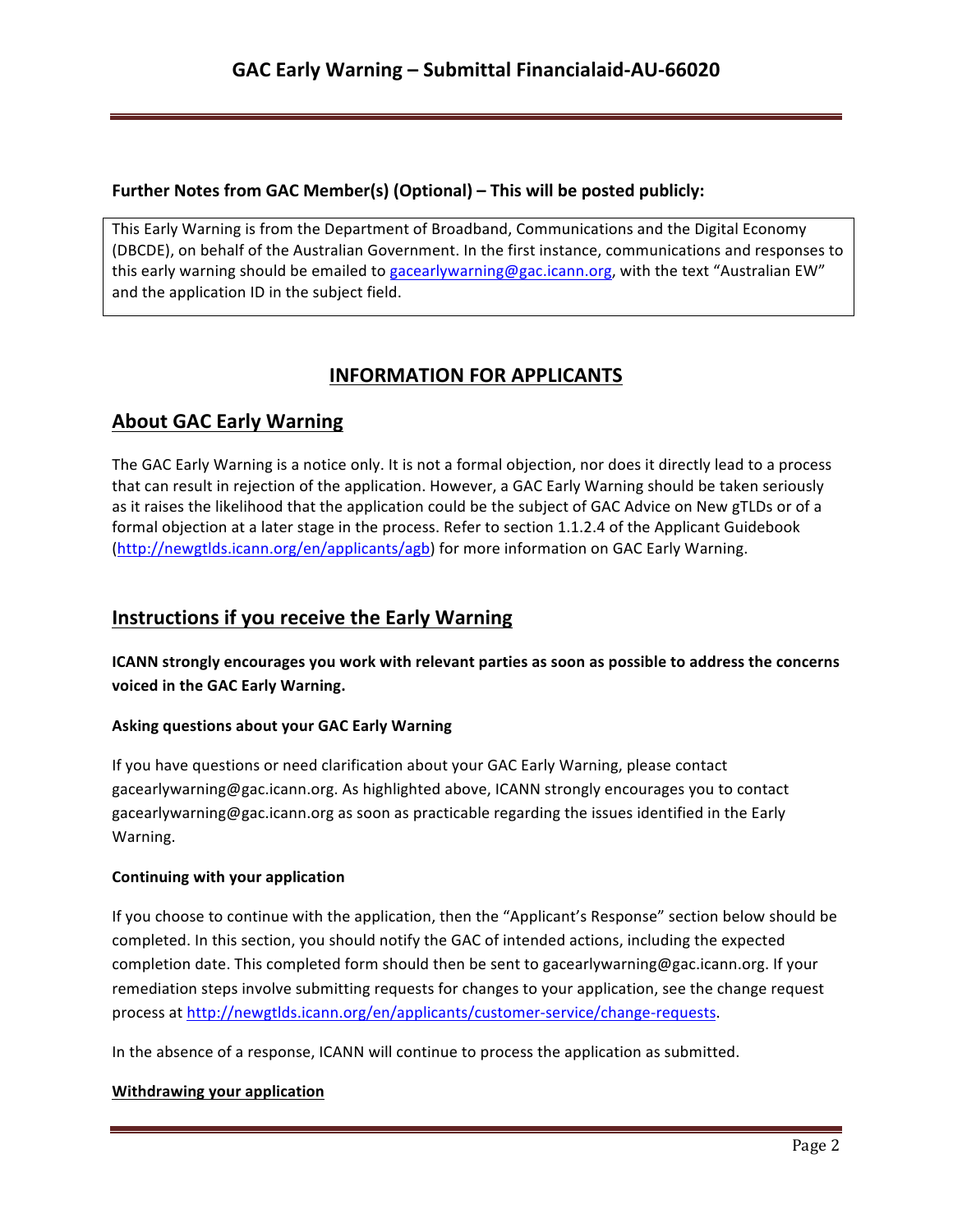## **GAC Early Warning – Submittal Financialaid-AU-66020**

If you choose to withdraw your application within the 21-day window to be eligible for a refund of 80% of the evaluation fee (USD 148,000), please follow the withdrawal process published at http://newgtlds.icann.org/en/applicants/customer-service/withdrawal-refund. Note that an application can still be withdrawn after the 21-day time period; however, the available refund amount is reduced. See section 1.5 of the Applicant Guidebook.

For questions please contact: **gacearlywarning@gac.icann.org** 

#### **Applicant Response:**